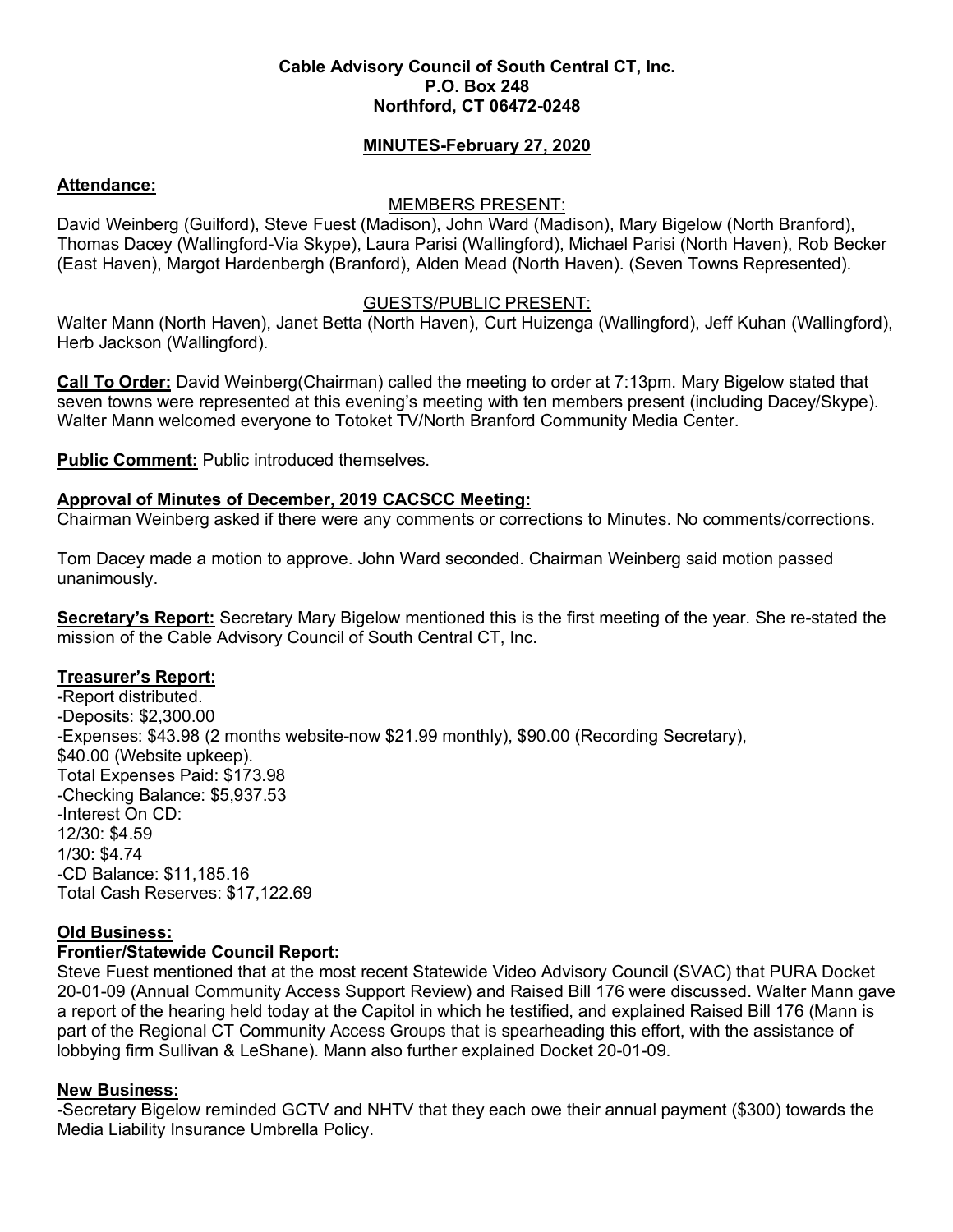-Secretary Bigelow stated that they have only received Annual PURA Reports from ETV/East Haven and WPAA/Wallingford.

**Chairman's Report:** Chairman Weinberg gave a brief update, mentioning some of the Comcast channel changes. Weinberg said he would go into detail under Correspondence.

#### **Town Reports:**

-BCTV/Branford: Walter Mann mentioned that BCTV has a new Board Member who is a teacher at Branford High School. Mann said this will further enhance BCTV's relationship with the school system. Mann also mentioned BCTV now has three interns, and also just submitted its PEGPETIA Grant Application. As well, BCTV is planning the 6<sup>th</sup> Annual BCTV Tour de Branford Bicycle Tour (September), and is also working on contingency planning to address a worst-case scenario related to FCC issues.

-NHTV/North Haven: Mike Parisi (North Haven) stated that NHTV currently has two interns, and has submitted their PEGPETIA Application.

-GCTV/Guilford: David Weinberg mentioned GCTV interviewed John Sayles, author of Yellow Earth. Weinberg said three students serve in a non-voting capacity on GCTV's Board of Directors. Weinberg stated, like BCTV, GCTV has formed a "GCTV at the Crossroads" committee to address things if FCC actions create a bad scenarios for stations like GCTV.

-ETV/East Haven: Rob Becker said high school hockey coverage is entering its 30<sup>th</sup> year on ETV. Becker also said a meeting was scheduled with the new East Haven Mayor.

**-**MCAG/Madison: Steve Fuest said 2019 marks 35 years of Madison TV covering high school football games.

-WPAA/Wallingford: Curt Huizenga, Member of the Public, said WPAA recently paid off their mortgage. Huizenga said WPAA won Best Media Center in Under \$300k Budget in the Northeast. Huizenga said WPAA currently has two interns from Quinnipiac University, and one from Middlesex. Huizenga discussed the Supreme Court decision (June 17, 2019) in the Manhattan Community Access Corp-vs-Halleck case.

-Totoket TV/North Branford: Walter Mann said the North Branford Police Department just completed a new video to air on Totoket TV focusing on the need for a new Police Headquarters. Mann said Totoket TV continues to do studio shows, including "I Wanna Know with Dan Armin," that feature North Branford residents and issues of importance to residents. Mann said Totoket TV just taped a special on the reinstallation of a steeple at North Branford Congregational Church. Mann said the Town of North Branford just installed new gutters on the Totoket TV building. Mann said he presented a proposal to the Town Council on Totoket TV, requesting consideration of some annual financial support of Totoket TV from the Town.

## **Correspondence:**

-Chairman Weinberg said Comcast sent notice of non-Hispanic, international programming only being available on new cable boxes. He added that Comcast reminds everyone to check their website for content provider renewals at: MyXfinity.com/ContractRenewals. Weinberg said Comcast has announced price increases for certain subscription channels, including Starz and Epix.

#### **Public Comments:**

-Herb Jackson of Wallingford asked for information about the CACSCC Media Liability Insurance. Curt Huizenga of Wallingford, gave background on \$25k CD used partially for Media Liability Insurance Policy. Huizenga said WPAA chose not to participate in shared umbrella policy due to insurance issues at WPAA. In 2016, CACSCC sent check for \$300 to WPAA in lieu of WPAA's decision not to participate/receive coverage in the CACSCC media policy. Steve Fuest said one year, CACSCC took no payments for policy from PEG groups. Chairman Weinberg said GCTV has two Media Liability Policies (one from CACSCC, and one of their own). Weinberg said it is a dis-incentive to go out of the CACSCC policy. Discussion ensued. Weinberg said WPAA and GCTV have compelling reasons to not participate in the CACSCC Media Policy. Discussion on previous year's Minutes ensued. Curt Huizenga said the June, 2016 CACSCC Minutes state that "motion